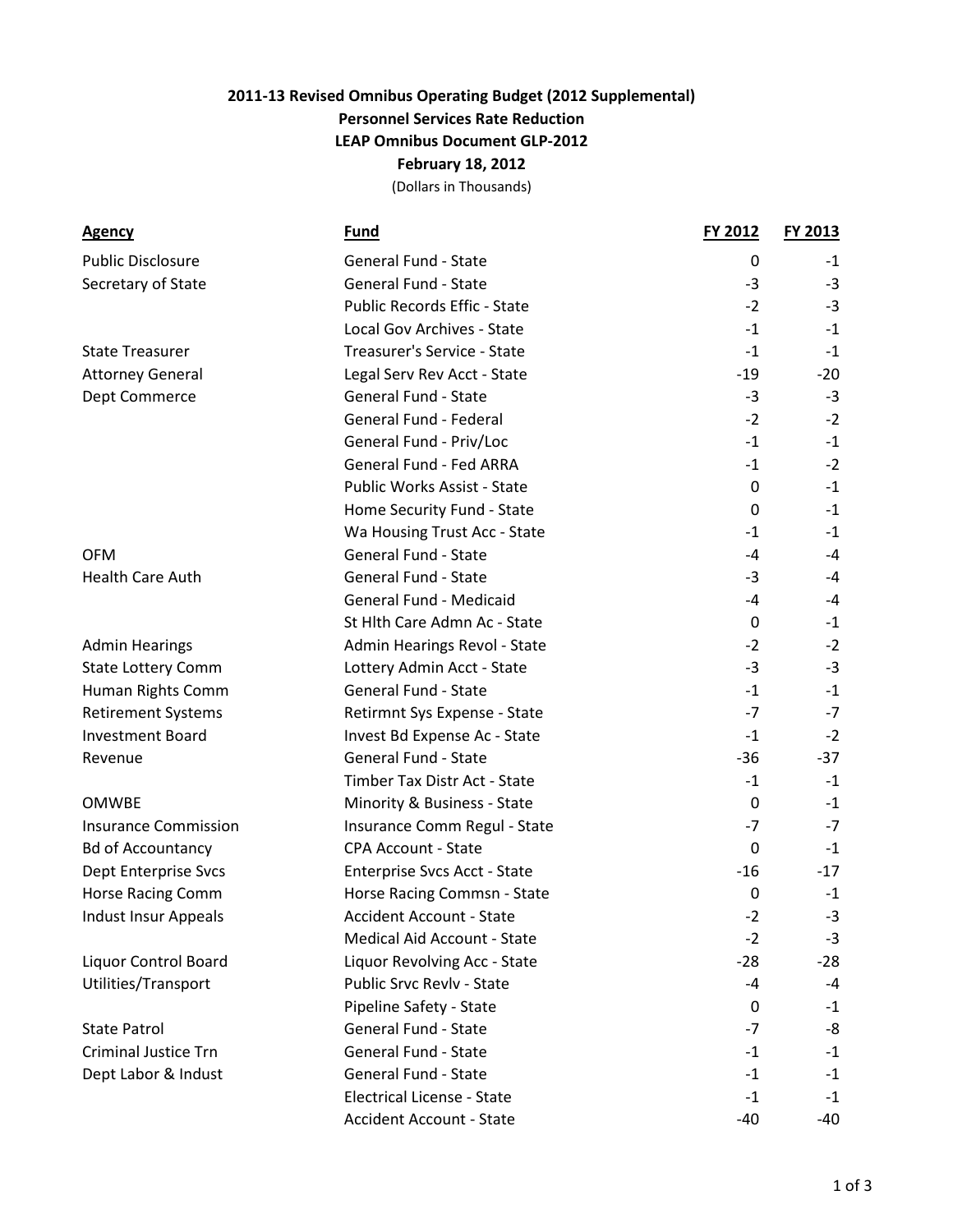## **2011-13 Revised Omnibus Operating Budget (2012 Supplemental) Personnel Services Rate Reduction LEAP Omnibus Document GLP-2012 February 18, 2012** (Dollars in Thousands)

| <u>Agency</u>               | <b>Fund</b>                         | FY 2012     | <b>FY 2013</b> |
|-----------------------------|-------------------------------------|-------------|----------------|
|                             | Medical Aid Account - State         | -44         | -45            |
| Licensing                   | <b>General Fund - State</b>         | 0           | $-1$           |
|                             | Profess Engineers' - State          | 0           | $-1$           |
|                             | Real Estate Cmsn - State            | 0           | $-1$           |
|                             | Uniform Commer Code - State         | 0           | $-1$           |
| <b>Military Dept</b>        | <b>General Fund - State</b>         | -9          | $-10$          |
| <b>Public Empl Relation</b> | <b>General Fund - State</b>         | $-1$        | $-2$           |
| <b>DSHS</b>                 | <b>General Fund - State</b>         | $-351$      | $-352$         |
|                             | General Fund - Federal              | $-13$       | $-13$          |
|                             | General Fund - Medicaid             | $-137$      | $-138$         |
| Dept of Health              | <b>General Fund - State</b>         | $-12$       | $-12$          |
|                             | General Fund - Federal              | $-18$       | $-19$          |
|                             | General Fund - Priv/Loc             | $-7$        | $-7$           |
|                             | Health Prfessns Acct - State        | $-10$       | $-10$          |
|                             | Safe Drink Wtr Acct - State         | $\mathbf 0$ | $-1$           |
|                             | Drinking Water Assis - Federal      | $-2$        | $-2$           |
|                             | <b>State Toxics Control - State</b> | $\Omega$    | $-1$           |
|                             | Med Test Site Licen - State         | 0           | -1             |
| Veterans' Affairs           | <b>General Fund - State</b>         | $-5$        | $-7$           |
|                             | General Fund - Federal              | $-5$        | -6             |
|                             | General Fund - Priv/Loc             | $-5$        | -6             |
| Corrections                 | <b>General Fund - State</b>         | $-240$      | $-240$         |
| Svcs for the Blind          | <b>General Fund - State</b>         | $-2$        | $-3$           |
| <b>School for the Blind</b> | <b>General Fund - State</b>         | $-1$        | $-2$           |
| Child Deaf Hrng Loss        | General Fund - State                | $-1$        | $-2$           |
| Workforce Trng/Ed Bd        | <b>General Fund - State</b>         | 0           | $-1$           |
|                             | General Fund - Federal              | 0           | $-1$           |
| Arch/Historic Preser        | WA St Heritage Ctr - State          | 0           | -1             |
| Dept Early Learning         | <b>General Fund - State</b>         | $\Omega$    | $-1$           |
|                             | General Fund - Federal              | -6          | -6             |
| Arts Commission             | WA St Heritage Ctr - State          | 0           | $-1$           |
| <b>Historical Society</b>   | WA St Heritage Ctr - State          | $-1$        | $-1$           |
| East WA St Hist             | WA St Heritage Ctr - State          | 0           | $-1$           |
| Dept of Ecology             | General Fund - State                | $-19$       | $-19$          |
|                             | Waste Reduct/Recycle - State        | $-1$        | $-1$           |
|                             | <b>State Toxics Control - State</b> | $-22$       | $-22$          |
|                             | <b>Local Toxics Control - State</b> | $-1$        | $-2$           |
|                             | <b>Water Quality Permit - State</b> | -8          | -8             |
|                             | Underground Storage - State         | $-1$        | $-1$           |